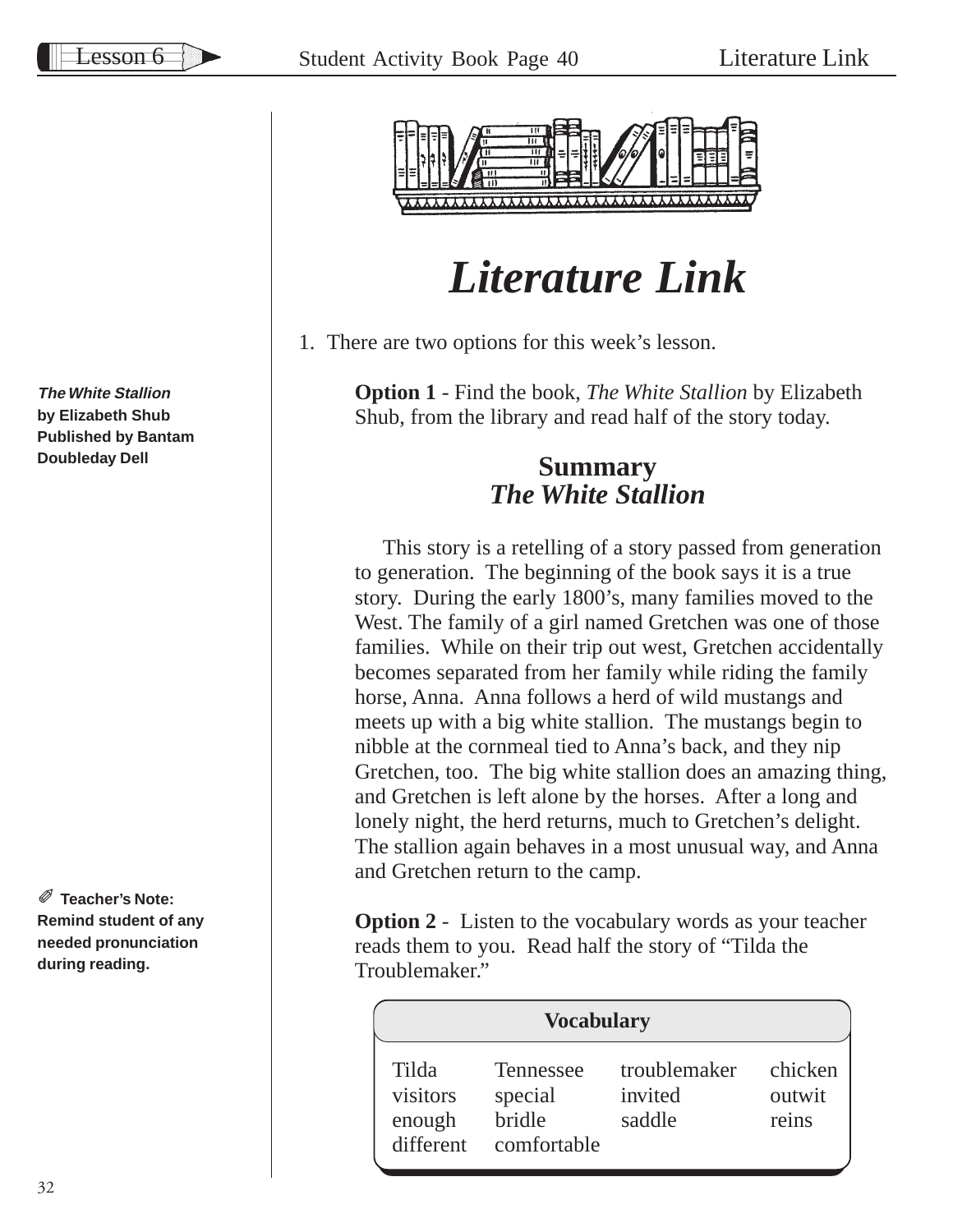#### **Tilda the Troublemaker**

As a little girl, going to my grandpa's farm was the best trip. Mom, Dad, and I would drive to Grandpa's little town. We would leave on Friday, and it would take hours to get there. Riding in the car was fun because we ate chicken out of a box. Sometimes, my mom would play games with me while we drove. Sometimes, I would read or draw to pass the time; sometimes, I would sleep. Finally, we would get to the small town where my grandpa lived.

My grandpa's old farm was always a special place for me. He had lived there for many years. Grandma and Grandpa were always happy to see us, and they invited us to the best tasting dinners I ever ate. Chickens and cows were there, as were the pecan and pear trees. All the things on the farm seemed wonderful. The one thing that was best though was Tilda.

Tilda was a Tennessee Walking Horse. This was funny because she didn't like to do much walking. A better name for her would have been a Tennessee Resting Horse. She had lived there ever since the first time I visited Grandpa's old farm. Tilda had been Grandpa's horse for a long time. She was a warm dark brown with a black tail and mane. Her face had a smart look to it, as if she were trying to outwit the people around her. She had a white blaze on her head that made her look pretty.

 If you came to see Tilda, it was best to bring food — and lots of it. She would lift her head to look at visitors, and then she would come if you held out your hand as if you had a snack. We would bring sugar cubes, which were her favorite, and carrots. Mom showed me how to feed her so I wouldn't get a bite from her big teeth. (Carrots and fingers can look alike.)

The best part of visiting Tilda was getting to ride her. While it was best for me, it was not something she liked to do. If you weren't quick, like Grandpa, Tilda would run away when she saw the bridle. Grandpa would call her to come. They seemed to fuss at each other, until the bridle was on. She would wait while he saddled her without too much fussing. I found that a sugar cube every now and then helped. Then she would be ready to ride.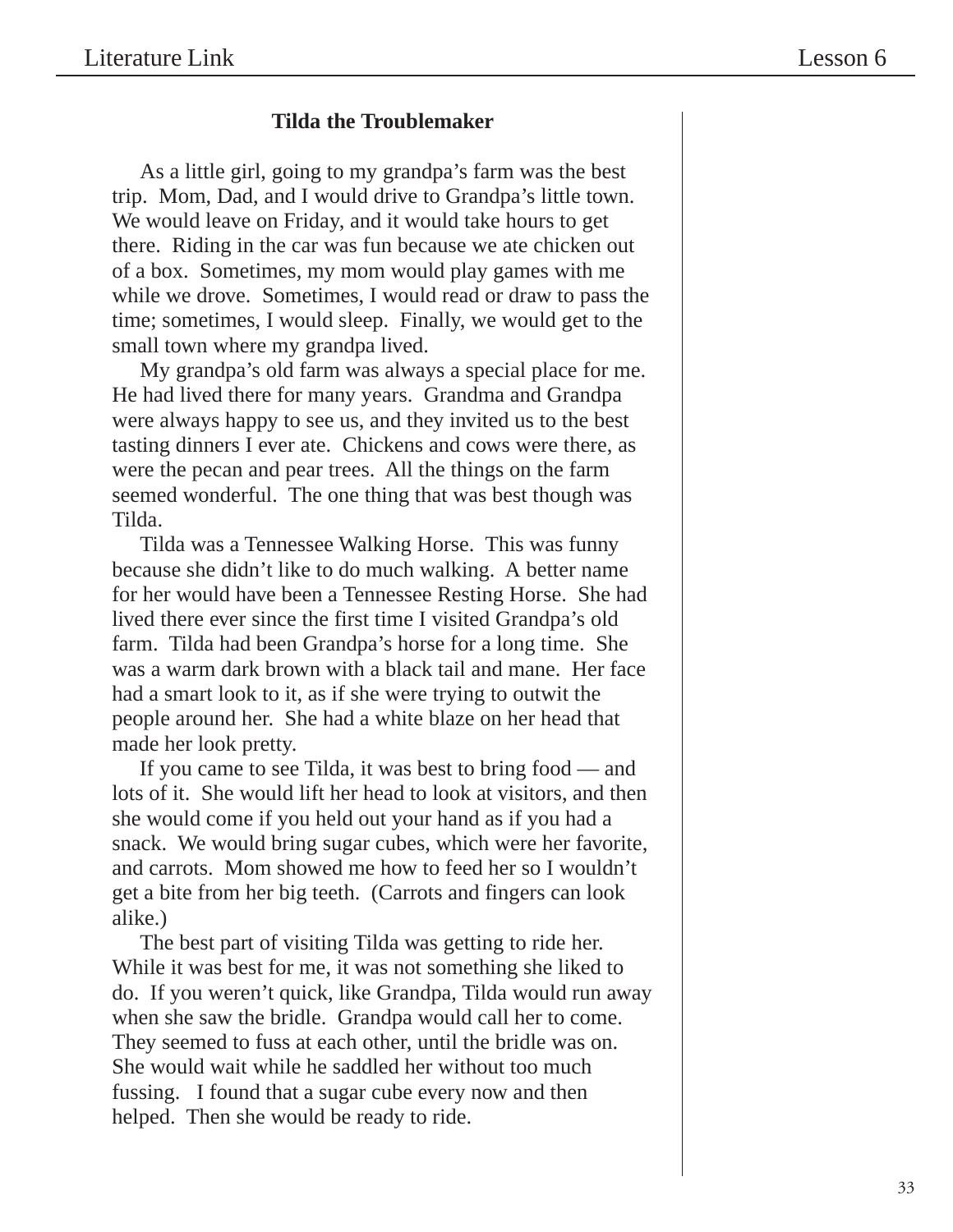Mom, Dad, or Grandpa would ride her first because sometimes she would show her temper. After that, I would get to ride her. I had to hang on to the saddle horn. The world looked very different from Tilda's back. She seemed so tall, and I felt very tall as well. Until I was nine or so, someone always held the reins while I rode. Then I got to hold the reins sometimes but only for Tilda to walk around the farmyard.

Tilda was a very smart horse. She would think of ways to get a rider off her back. One time, my dad was riding her in the pine forest. Tilda decided enough was enough. She turned and came trotting back to the barn. My dad talked to her and pulled on the reins, but Tilda didn't listen. Her sights were set on the barn. Soon he had a very big problem. Tilda was tall, and my dad was taller sitting on her. The barn door was much shorter than they were. Watching Tilda running into the barn with my dad ducking and yelling was a funny sight. I think even Tilda was laughing!

After a few years, I got to ride Tilda around the farm by myself. She was getting older, but she didn't seem to be any fonder of riding. One day, I was riding her in the pine forest. Well, do you know what happened? She decided she had had enough riding, and off to the barn she went. She ran very closely to the trees to bump my legs. I stayed in the saddle. Then she tried a new trick on me. She ran towards a fence and jumped over it. I was so busy holding on that I don't remember much, but when we got back to the barn, I started to fuss at her.

As I stood looking at her, she snorted and stamped her foot. She seemed to be telling me what I already knew. She and Grandpa had an understanding. The two of them had been together for a long time. Tilda felt comfortable with Grandpa on her back. She only let us ride her because we fed her sugar and carrots. I still think that Tilda liked going for those rides with the rest of us. She just had to tell us when enough was enough. To me, she was a troublemaker. She was also the best horse ever.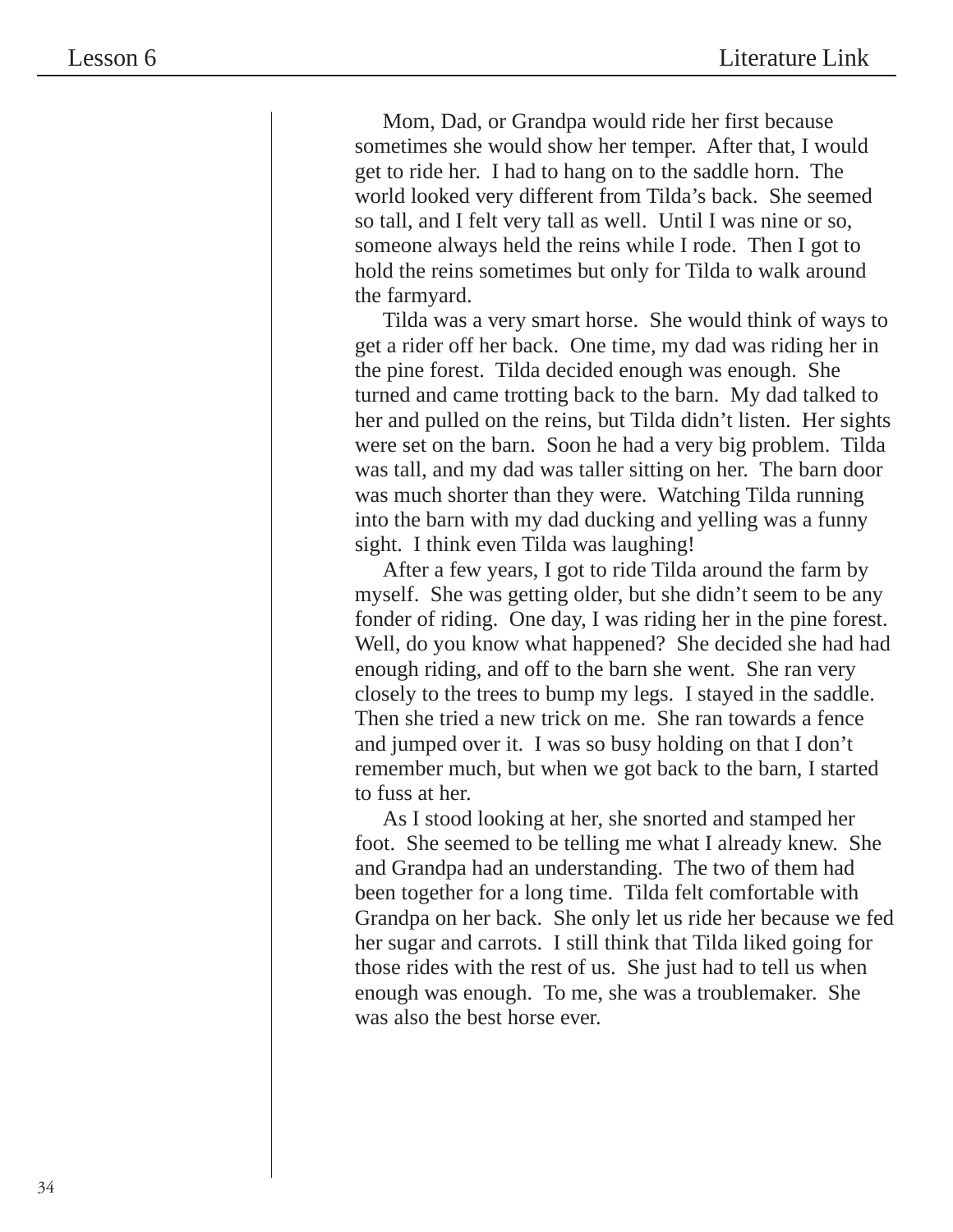- 2. a. Finish reading the book or story from yesterday.
	- b. Discuss the following questions with your teacher.

### **Discussion Questions for** *The White Stallion***:**

- 1) How many families are in the wagon train? Who is in Gretchen's family that is traveling West?
- 2) Who is Anna? Why did Father tie Gretchen to Anna's back?
- 3) When did Father and Mother discover that Gretchen was missing? What did they do then?
- 4) How do you think the family felt during the night? How did Gretchen feel?
- 5) Tell how the wild horses acted friendly to Anna. What did the horses do that frightened Gretchen?
- 6) What amazing thing did the white stallion do? Do you think he was trying to help Gretchen?
- 7) What did Mother tell her to do if she were ever lost? Did she obey Mother?
- 8) How did Gretchen get back to her family? Do you think the white stallion helped again?
- **2. b. The White Stallion**
- **a. 1) There are three families in the wagon train. Mother and Father, Trudy, John, Billy, and Gretchen.**
	- **2) Anna is the old family mare. She has two sacks of cornmeal tied to her back.**
	- **3) After the wagon he was fixed and the family was ready to eat, the family realized that Gretchen and Anna were missing. The men tried to follow the mare's tracks, but it was too dark.**
	- **4) The family probably felt very worried about little Gretchen. Gretchen did not realize that she was so far away from the wagon train. She was not afraid because the horses were so friendly.**
	- **5) The horses nuzzled and rubbed up against her.**

**Gretchen began to be afraid when the mares started to eat the cornmeal tied to Anna. They wanted the grain so much that they accidentally nibbled Gretchen's leg.**

**Answers continued on next page.**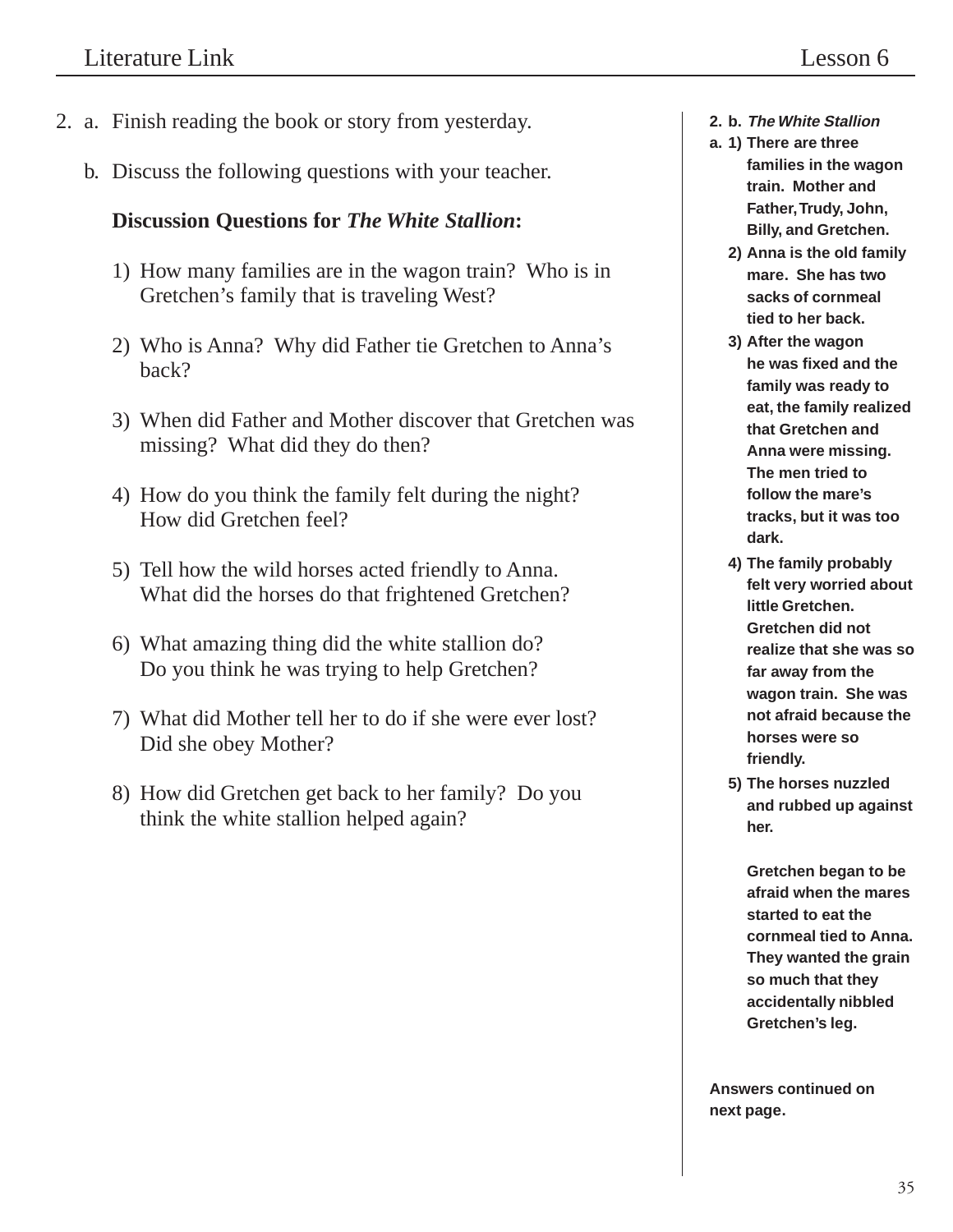#### **2.**

- **b. 6) The white stallion bit through the ropes that tied Gretchen to Anna. Then he slowly lifted her off Anna and set her on the ground. He may have been trying to help Gretchen, or he may have been trying to help Anna.**
	- **7) Gretchen's mother told her, "If you are lost, stay where you are. That will make it easier to find you." She obeyed her mother.**
	- **8) Anna carried Gretchen back to her family. It seems that the white stallion was trying to help Gretchen get back to her family.**

#### **2.**

- **b. "Tilda the Troublemaker"**
	- **1) Child, Mother and Father are traveling to Grandpa's.**

 **Mother, Dad, Child, Grandpa**

- **2) Tilda is a Tennessee Walking Horse. The name does not seem to fit her because she does not like to walk very much.**
- **3) She liked the snacks they brought her. Her favorite snacks were sugar cubes and carrots.**
- **4) She liked to ride Tilda the best.**
- **5) stubborn**

## **Discussion Questions for "Tilda the Troublemaker":**

- 1) Who is traveling to Grandpa's farm? Make a list of the people mentioned in the first paragraph.
- 2) Who is Tilda? Does the name of her kind of horse seem to fit her? Tell why or why not.
- 3) What did Tilda like best about visitors? Name her favorite snacks.
- 4) What did the little girl in the story like best about visiting Tilda?
- 5) Choose the word that best describes Tilda's temperament, or attitude:

calm mean stubborn

- 6) Tell some of the ways Tilda would try to get riders off her back.
- 7) Tilda would let some people ride her, and then she would get tired of it and decide to go back to the barn. What phrase in the story best describes Tilda getting to this point? (Paragraphs 6 and 8)
- 8) How do you think the little girl really feels about Tilda?
- c. Look up these words in a dictionary and develop your vocabulary on horses. You may just read them, or you may read them and write them down.

| mustang | mare   | stallion |
|---------|--------|----------|
| colt    | whinny | neigh    |
| nuzzle  | nip    | herd     |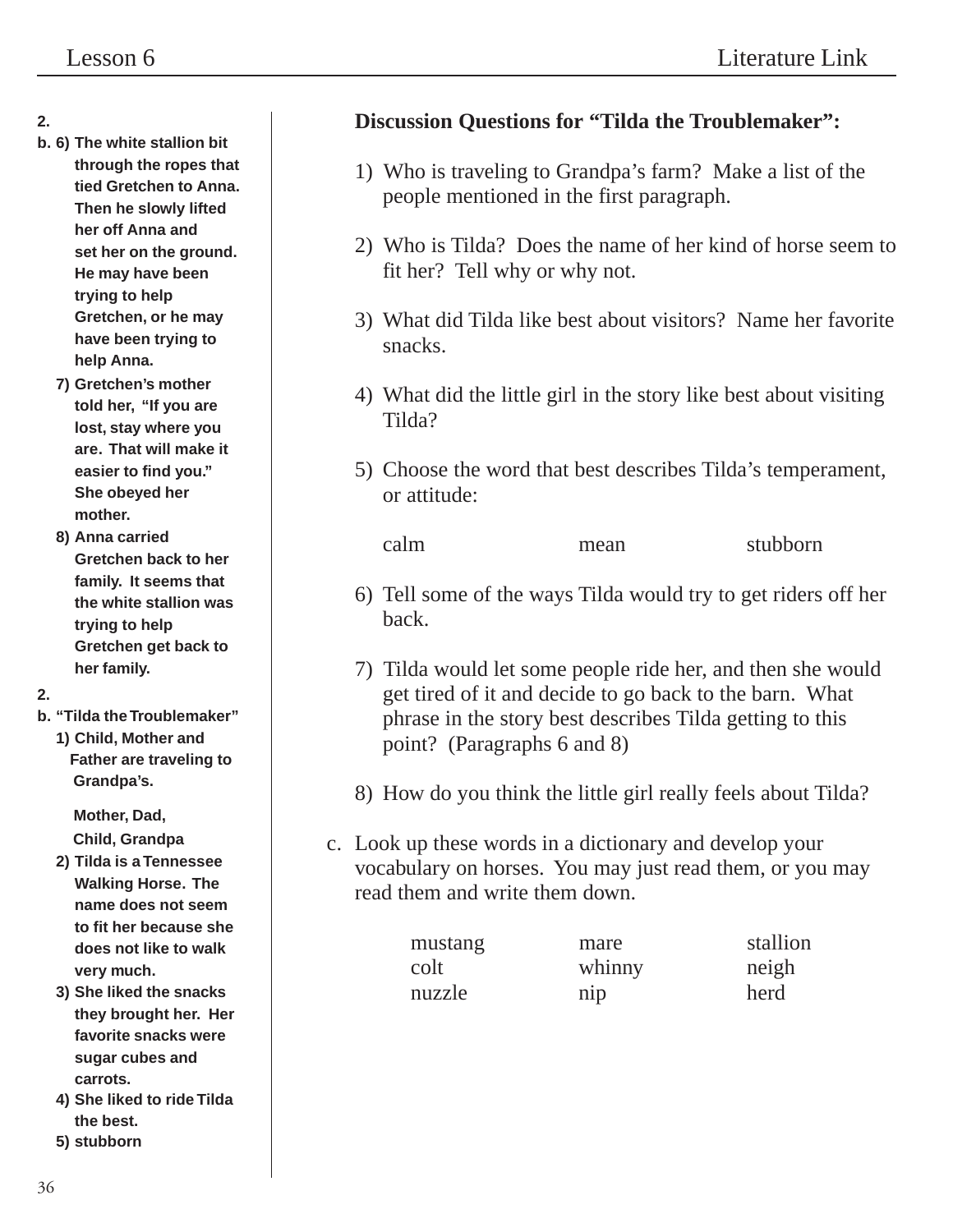- 3. a. Storytelling was often the only way history was passed from one generation to the next. Ask your parents if there are any stories told in your family that have been passed from one generation to the next. It might be something funny or exciting that happened to your relatives years ago. Try to remember the story and retell it.
	- b. Here are some pictures of horses. Orally or in writing, describe the horses in the pictures to your teacher. Use as many adjectives, or describing words, as you can. Here is an example: The big dark horse has a beautiful long mane.







- **6) She would run very close to trees to try to rub her rider off. She would run under things too low for her rider to fit under, like a barn doorway. She also jumped over a fence.**
- **7) "She decided she had had enough of riding, and off to the barn she went."**
- **8) If you don't know, read the last line of the story. She thinks Tilda was the best horse ever.**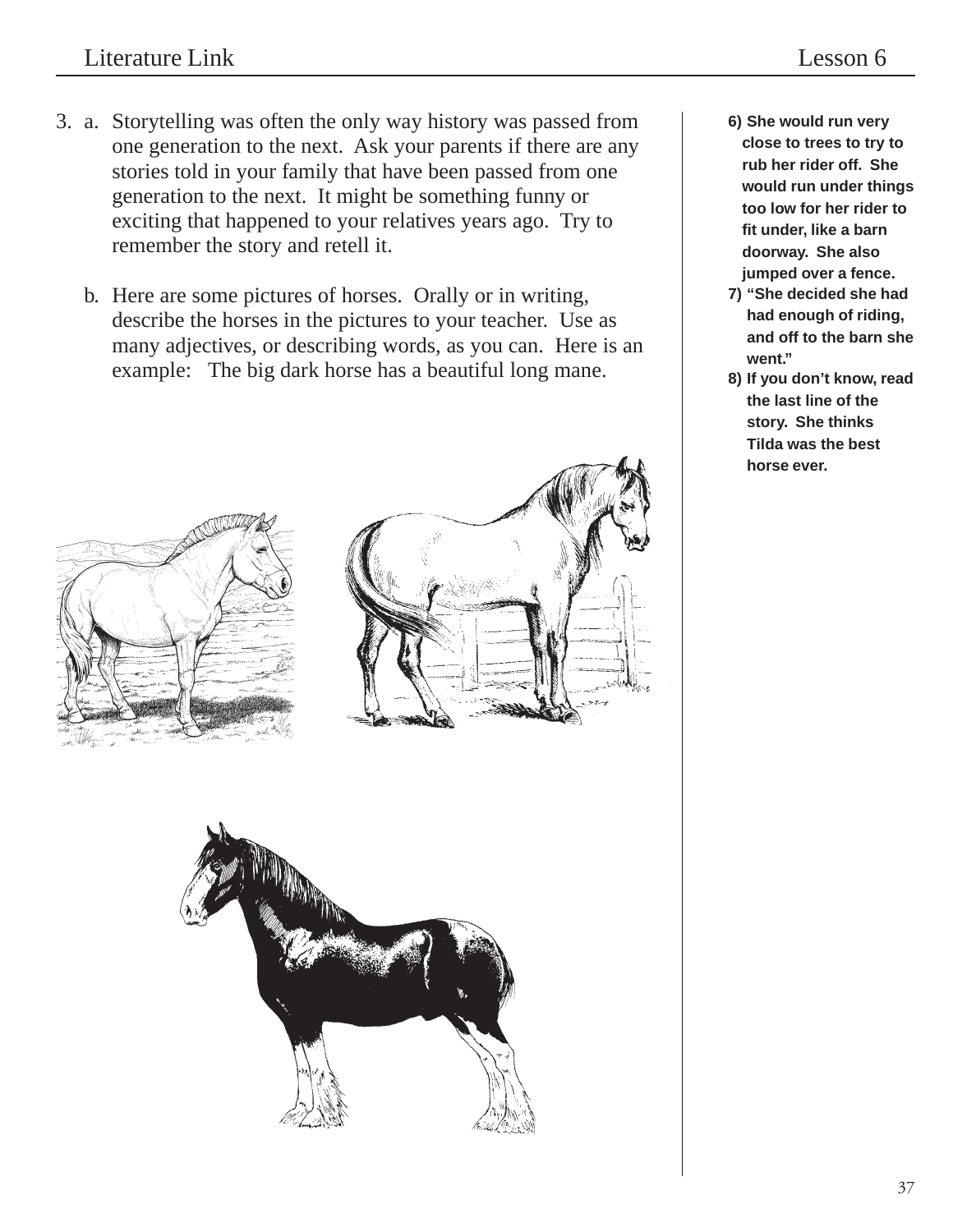4. a. Here is a chart that shows the parts of a horse. Read the names of the parts to your teacher. You may want to color the horse or trace your own horse picture by placing white paper over the chart.



**4.**

- **b. 1) mane**
	- **2) hoof**
	- **3) tail**
	- **4) muzzle**
	- **5) flanks**